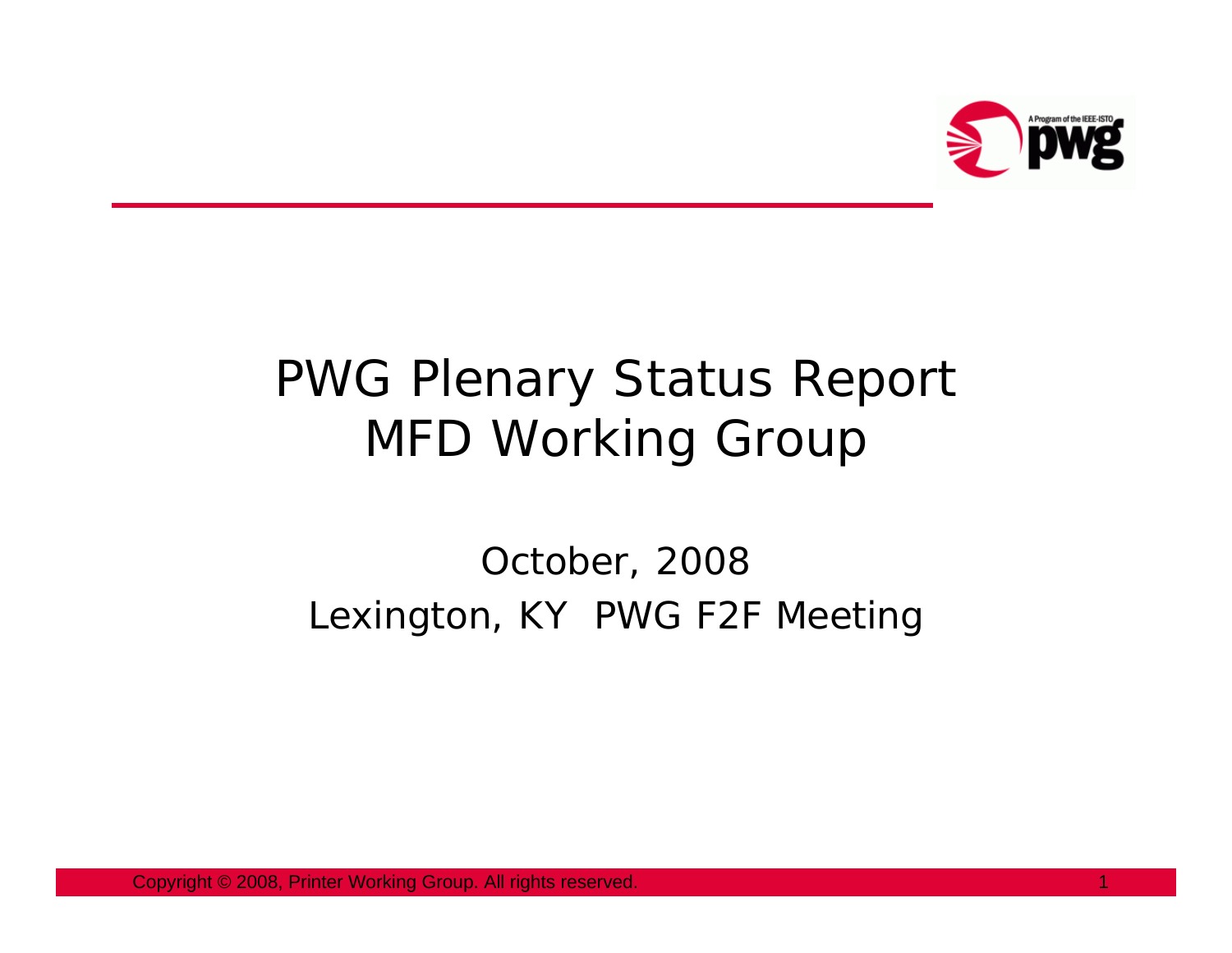

- **The MFD working group is concerned with the modeling of imaging services and subunits that comprise a network connected Multifunction Device. The Objectives are:** 
	- Drive to a standard semantic definition for an MFD's Subunits, Services, Jobs and Documents.
		- Agreement on the semantics of their attributes, operations and parameters.
	- The Services currently being addressed are the Scan Service and the Resource Service.
		- The Print Service has already been addressec
		- The FaxOut Service has just beginning
	- The definition of a framework for the complete model is an objective.

Copyright © 2008, Printer Working Group. All rights reserved.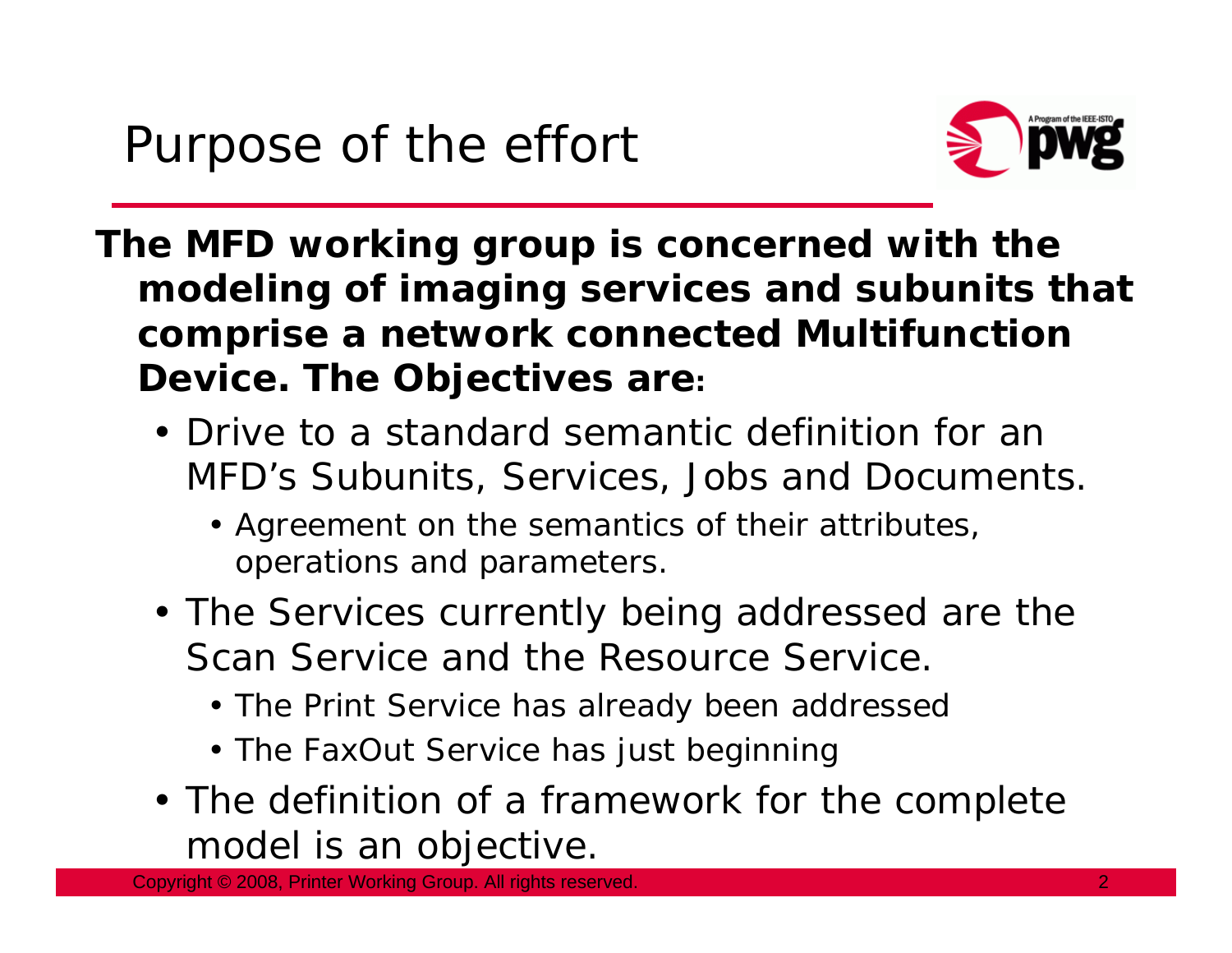## Current Status: Scan Service



- Requirement and Use Cases complete.
- Scan Service Semantic Model and Service Interface are in PWG wide Last Call
- Schema and WSDL files have been updated to match the abstract model.
- Please send any comments to the mfd@pwg.org list.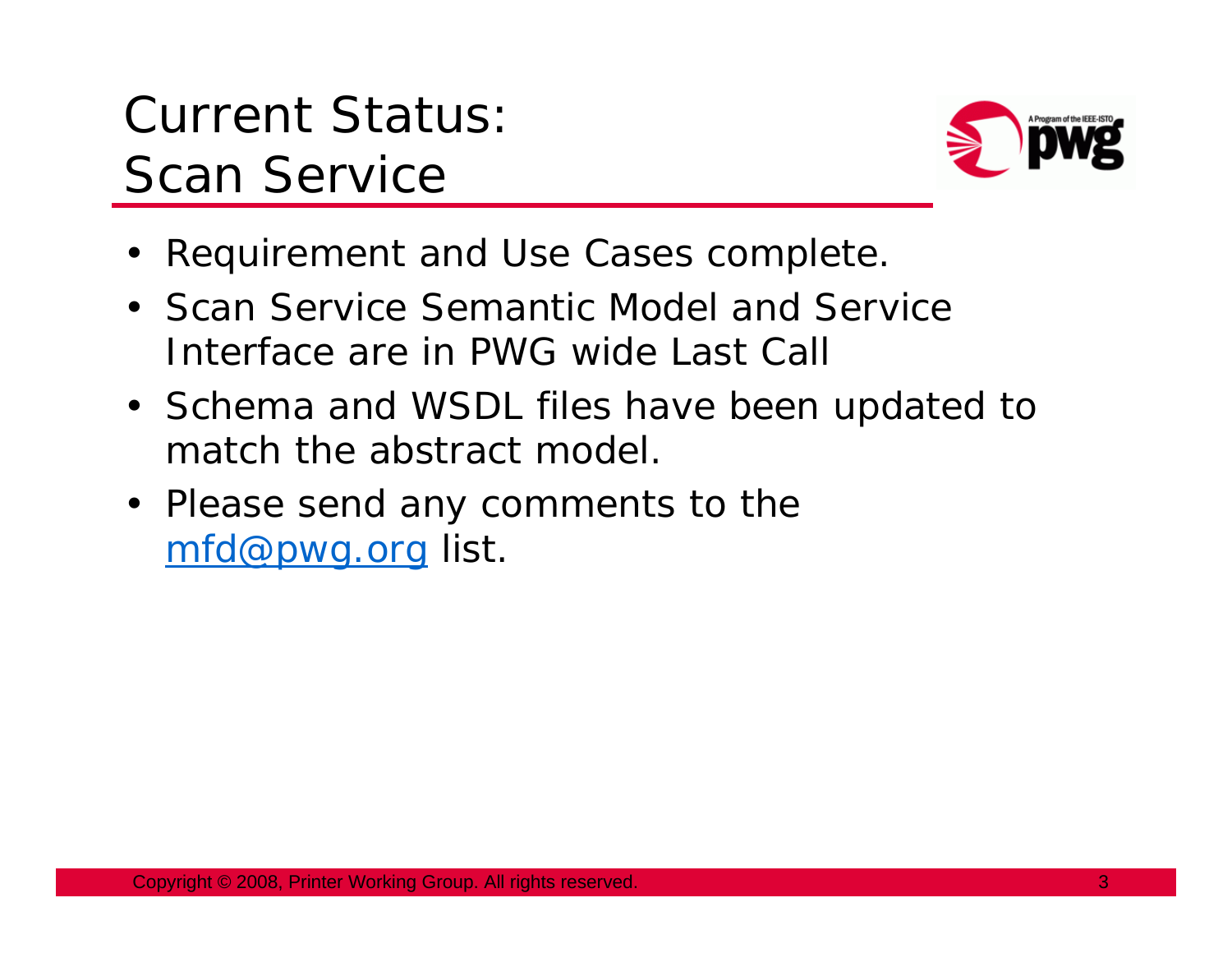# Current Status: Remaining Services



- Resource Service Semantic Model and Service Interface is being actively worked.
- FaxOut Service Semantic Model and Service Interface straw man proposal is being prepared
	- A high level discussion of the FaxOut Service objects and interfaces will be held at this meeting
- Schema and WSDL files have been updated to match the evolving abstract model.
- Please send any comments to the mfd@pwg.org list.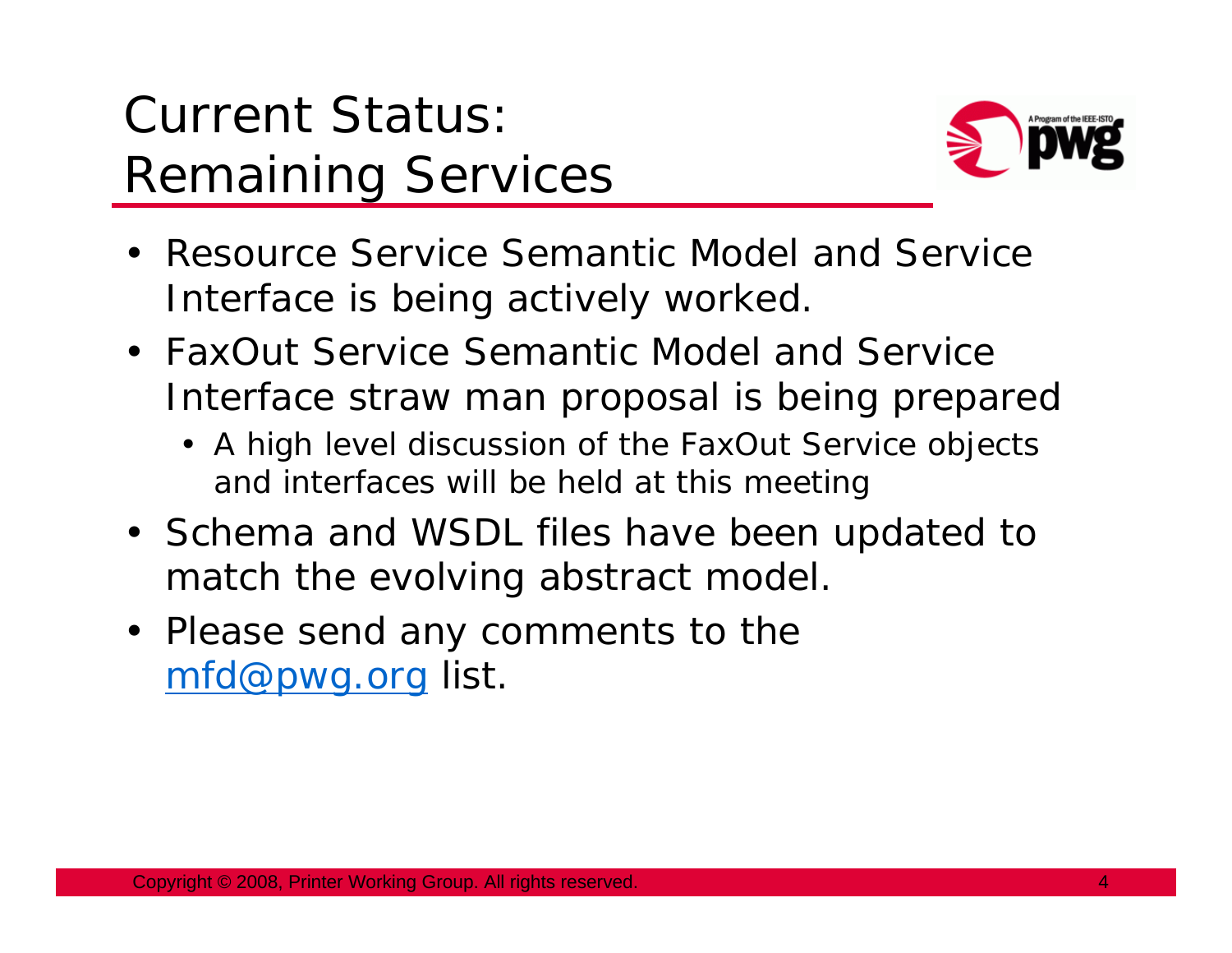

- Complete PWG Last Call of Scan Service Semantic Model and Service Interface specification.
- Begin PWG Formal Vote of Scan Service Semantic Model and Service Interface specification.
- Work out remaining issues in the Resource Service Semantic Model and Service Interface Document.
- Send the straw man proposal for the FaxOut Service Semantic Model and Service Interface Document to the group once input from this meeting is incorporated.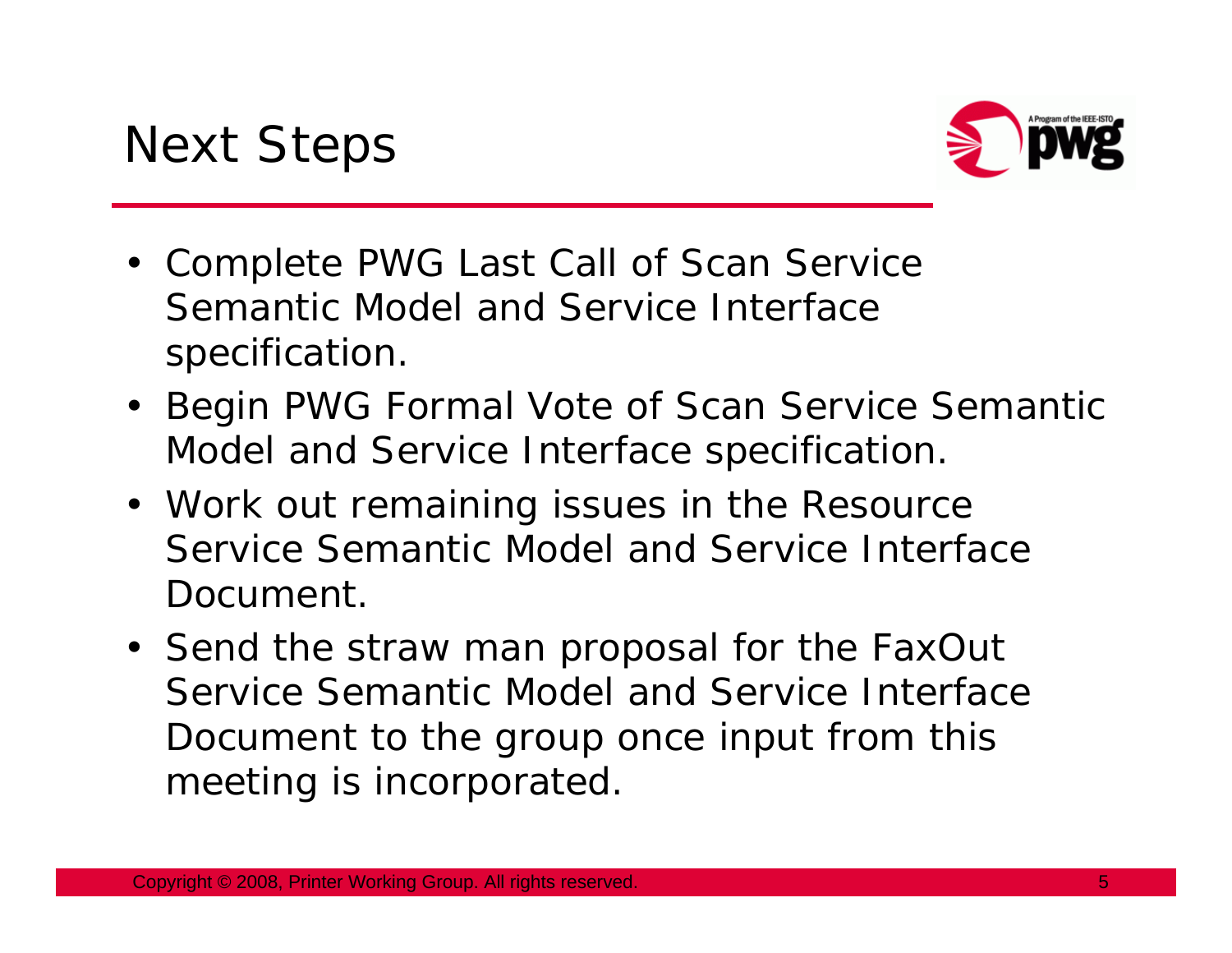## More Info/How to participate



- $\blacktriangleright$ **We welcome more participation from member companies**
- ¾ **The group maintains a Web Page for MFD including a browsable schema**

http://www.pwg.org/mfd/index.html http://www.pwg.org/mfd/navigate/Smrev108a\_Server.html

- $\blacktriangleright$  **The Latest Schema and WSDL files are available at** ftp://ftp.pwg.org/pub/pwg/mfd/schemas/PWG-SM2-Latest.zip
- ¾ **The Requirements and Use Case document is available at at**

ftp://ftp.pwg.org/pub/pwg/mfd/wd/wd-mfdscanreq10-20080131.pdf

¾**The Model document is available at at**

ftp://ftp.pwg.org/pub/pwg/mfd/wd/wd-mfdscanmodel10-20080131.pdf